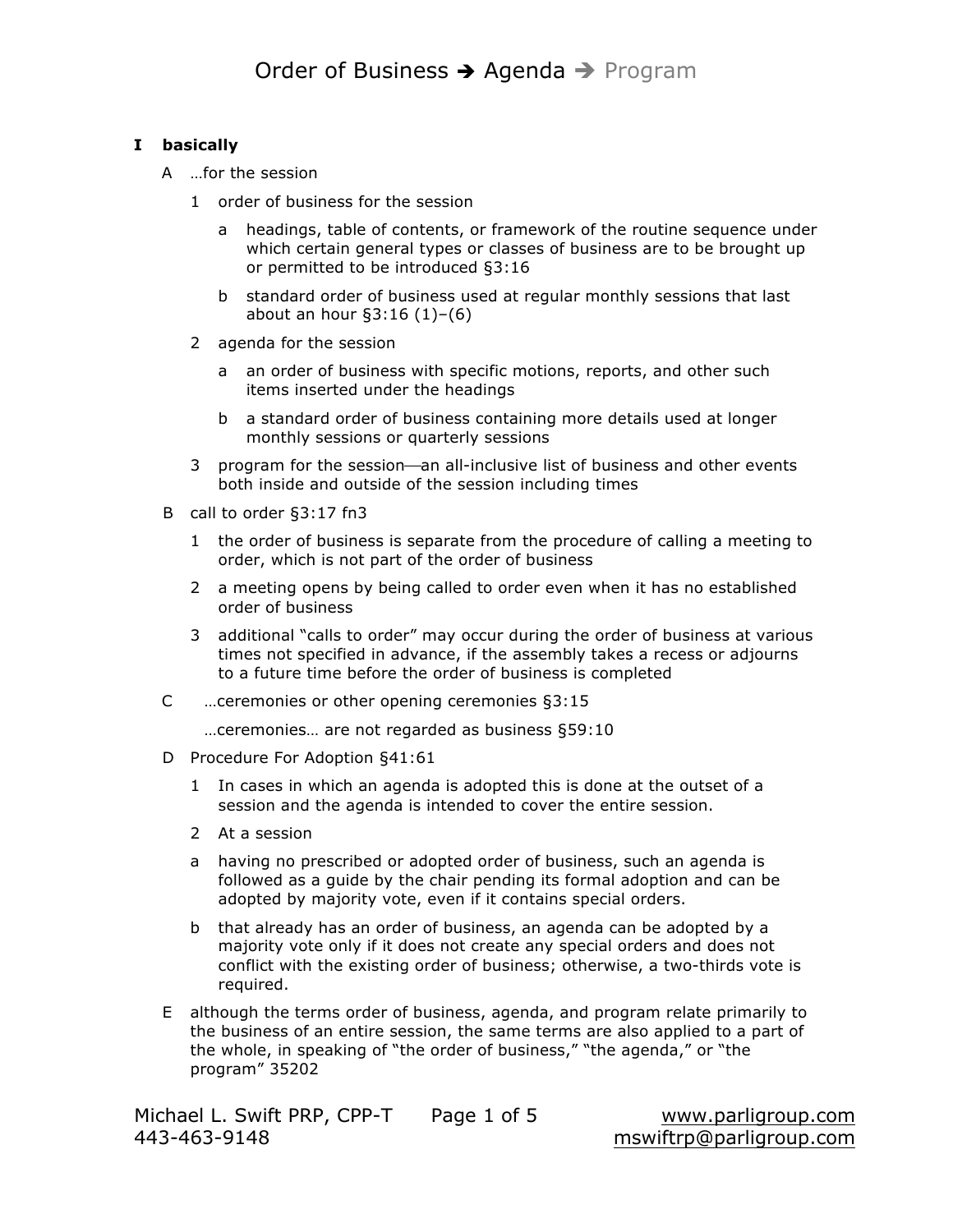## Order of Business → Agenda → Program

### **II taking up an order out of its proper order** §41:37

- A reconsider the vote on the motion to  $$41:55$ 
	- 1 by member who voted with prevailing side §37:10 (a)
	- 2 at the same meeting §37:10 (b)
- B suspend the rules
	- 1 take up any item of business out of its proper order §41:37
	- 2 by a two-thirds vote
- C lay on the table
	- 1 a desired question before it is completed
	- 2 a series of desired questions before completion, one at a time
- D postpone to a certain time
	- 1 the items as they arise
	- 2 to
		- a later in the meeting
		- b the next meeting if time interval no more than quarterly §14:5

### **III order of the day** §41:40

- A a particular
	- 1 subject,
	- 2 question
	- 3 item of business
- B set in advance
	- 1 by
		- a giving notice
		- b postponement
		- c motion
		- d bylaw
		- e adopting an agenda with §41:58
			- i subjects with assigned hours
			- ii subjects with no assign hours
	- 2 to be taken up during §41:40
		- a a session
		- b a day
		- c a meeting
		- d an hour

Michael L. Swift PRP, CPP-T Page 2 of 5 www.parligroup.com 443-463-9148 mswiftrp@parligroup.com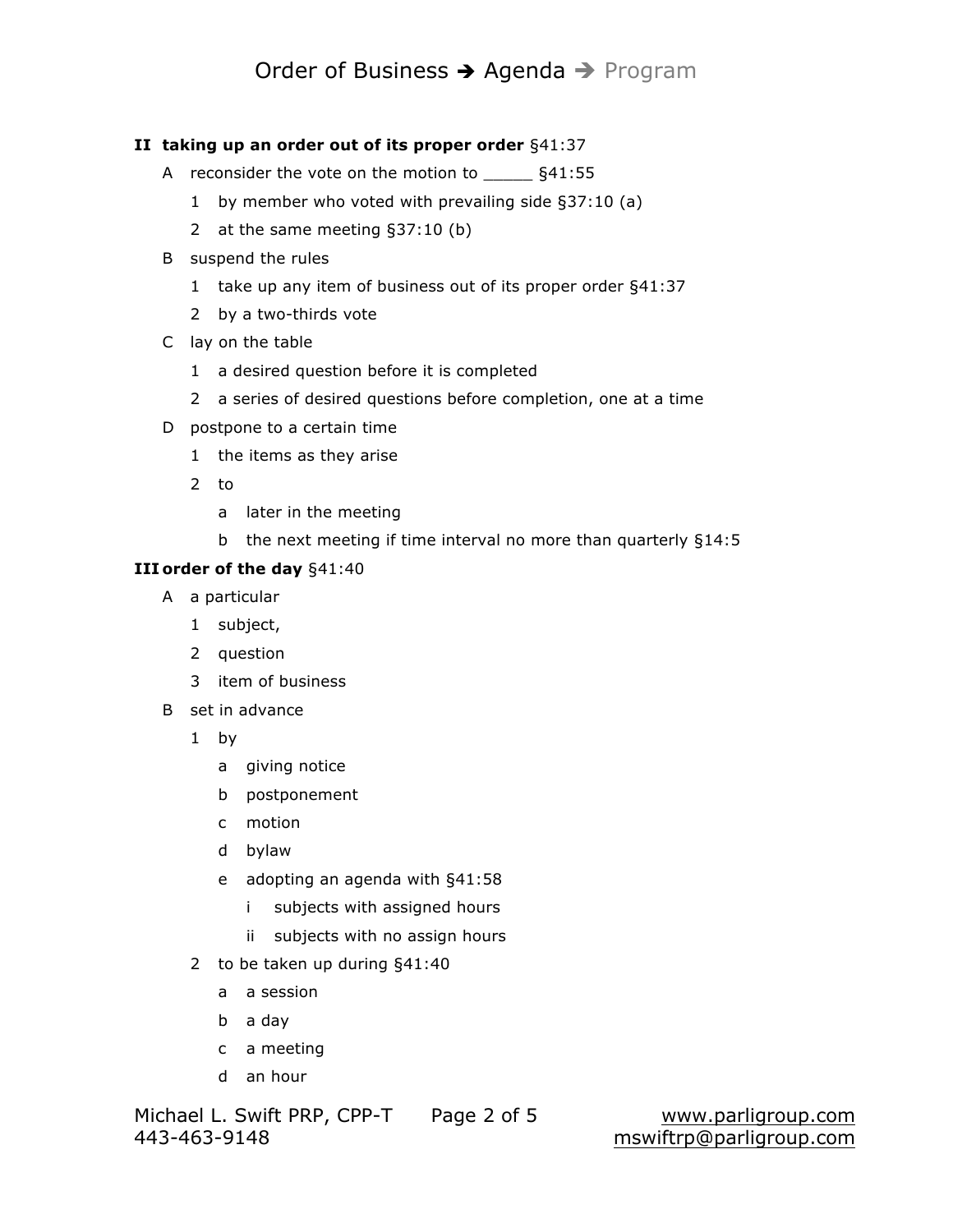# Order of Business → Agenda → Program

- 3 provided no business having precedence over it interferes
- C time interval between meetings
	- 1 more than quarterly, cannot make order of the day for the next meeting 36421
	- 2 quarterly or less than, can make order of the day for the next meeting 36424

### **IV key points**

- A it is the duty of the chair to announce in proper order §47:7 (2)
	- 1 the business that comes before the assembly or
	- 2 becomes in order in accordance with
		- a the prescribed
			- i order of business
			- ii agenda
			- iii program
		- b existing orders of the day
- B the priority of an order is based on three things
	- 1 the class of the order
		- a special
			- i *The* special
			- ii a special
		- b general
	- 2 the ordinal number of the order
	- 3 the hour before which the order cannot be taken up
- **V** 7*ke* special order for the meeting §41:57
	- A taken up as soon as minutes are approved
	- B remaining order of business not taken up until *the* special order disposed of
	- C at the time a matter is made *the* special order
		- 1 any special orders made earlier likely to conflict with *the* special order should be amended to different times
		- 2 if the conflict is neglected, **the** special order has precedence over any other special order §41:54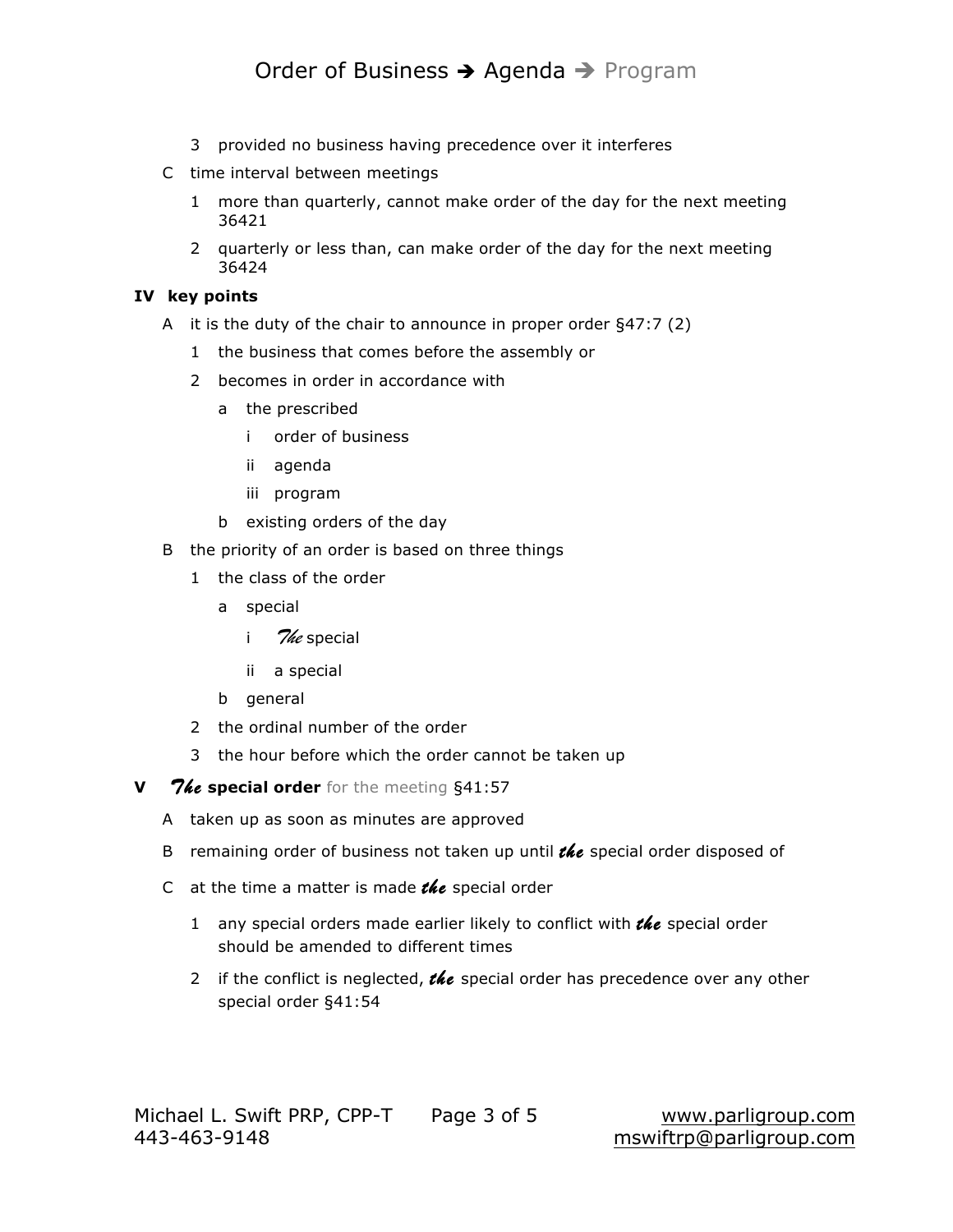## Order of Business → Agenda → Program

**VI special orders,** rules of precedence affecting… §41:53

- A a special order
	- 1 set for a particular hour cannot be considered before that hour
	- 2 except by a two-thirds vote
- B when the hour arrives the special order automatically interrupts any business pending except
	- 1 a motion relating to adjournment
	- 1' a motion relating to recess [1 prime is intentional]
	- 2 a question of privilege
	- 3 a special order made before the special order set for the present hour
	- 4 *the* special order
- C when in conflict
	- 1 precedence is the order in which made
	- 2 even when special orders made later are set for earlier hours
	- 3 when made at the same time
		- a for the same hour, rank in order in which listed in the motion
		- b for different hours
			- i each has preference at the hour set for its consideration §41:53
			- ii and interrupts the pending question
			- iii even if that pending question is a special order

**VII general orders,** rules of precedence affecting… §41:49

- A a general order
	- 1 set for a particular hour cannot be considered before that hour
	- 2 does not suspend any rules
	- 3 can be taken up only when
		- a no other business is pending
		- b the category of general orders has been reached or passed
		- c no special order interferes…
		- e no general order made before this order was made remains un-disposed of, unless such other general order was set for a time that has not arrived
		- d no reconsideration that may then be moved or called up interferes [d after e is intentional]
		- 4 is announced as soon after the designated hour as a, b, c, & e are met 36819